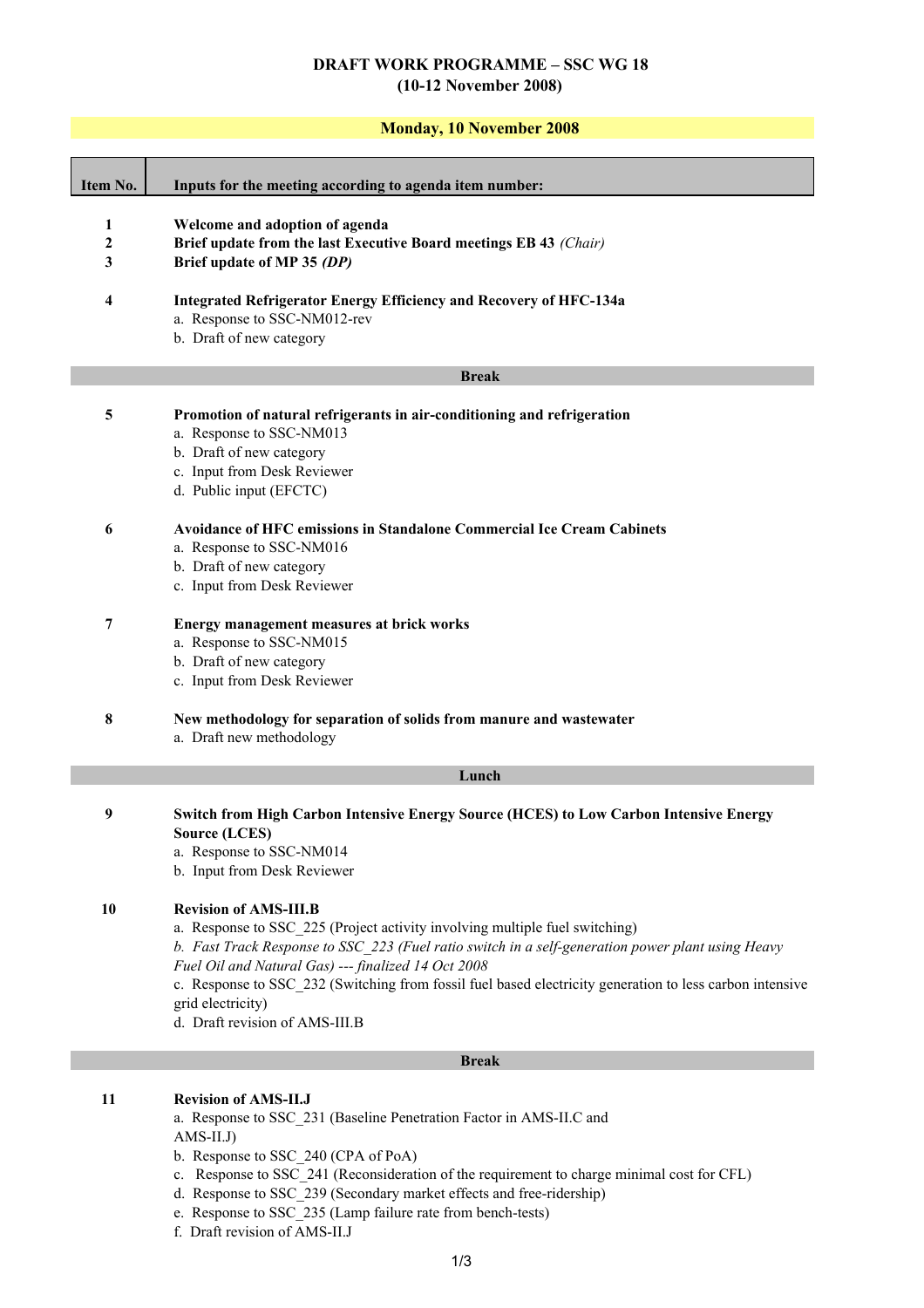## **12 Revision of AMS-II.C**

- a. Response to SSC\_226 (Energy efficient equipment containing refrigerants)
- b. Response to SSC\_242 (Revision of guidance on level of service in the project and baseline)
- c. Draft revision of AMS-II.C

## **13 Revision of AMS-II.D**

*a. Fast Track Response to SSC\_222 (Energy efficiency measure with the reduction of carbonate compounds in the aid feed stock) --- finalized 16 Oct 2008*

- b. Response to SSC\_228 (Include energy-efficient project activities that involve changes in raw
- c. Response to SSC\_243 (Revision for energy efficiency projects that reduce steam consumption)
- d. Draft revision of AMS-II.D

## **Tuesday, 11 November 2008**

## **14 Revision of AMS-III.K**

a. Response to SSC\_208 (New approach to determine the baseline emission factor of the traditional open-ended methods to produce charcoal)

b. Response to SSC\_244 (Request for Revision for Greenfield avoided methane release from charcoal production)

c. Draft revision of AMS-III.K

**15 Leakage due to transfer of equipment** a. Draft text

## **16 Barrier Analysis**

a. Infrastructure projects under SSC

b. EB41 request to assess potential relevance of Enhanced Barrier test to small scale project activities

#### **17 Clarification requests on AMS-I.D**

a. Response to SSC\_224 (Cogeneration project activity operating only in electricity generation mode)

b. Response to SSC\_227 (Use of alternative biomass type than stated in the PDD)

## **Break**

- **18 Clarification regarding the interpretation of grid import and determining baseline emission factor in AMS-I.C** a. Response to SSC\_229
- **19 Assessment of biomass availability in the region during verification of biomass energy generation projects**

a. Response to SSC\_230

- **20** *Clarification on the threshold of thermal energy savings in AMS-II.G a. Fast Track Response to SSC\_233 --- finalized 04 Nov 2008*
- **21 Applicability of AMS-II.B for the improvement of energy efficiency in the natural gas supply** a. Response to SSC\_234
- *22 Applicability of SSC general guidance on leakage for biomass project activities using AMS-III.F*

*a. Fast Track Response to SSC\_236 --- finalized 22 Oct 2008*

- **23 Clarification request on the applicability of AMS-III.H to a project activity at a waste water treatment plant in Mexico** a. Response to SSC\_237
- **24 Clarification regarding various baseline and project emissions parameters in AMS-III.D**  a. Response to SSC\_238